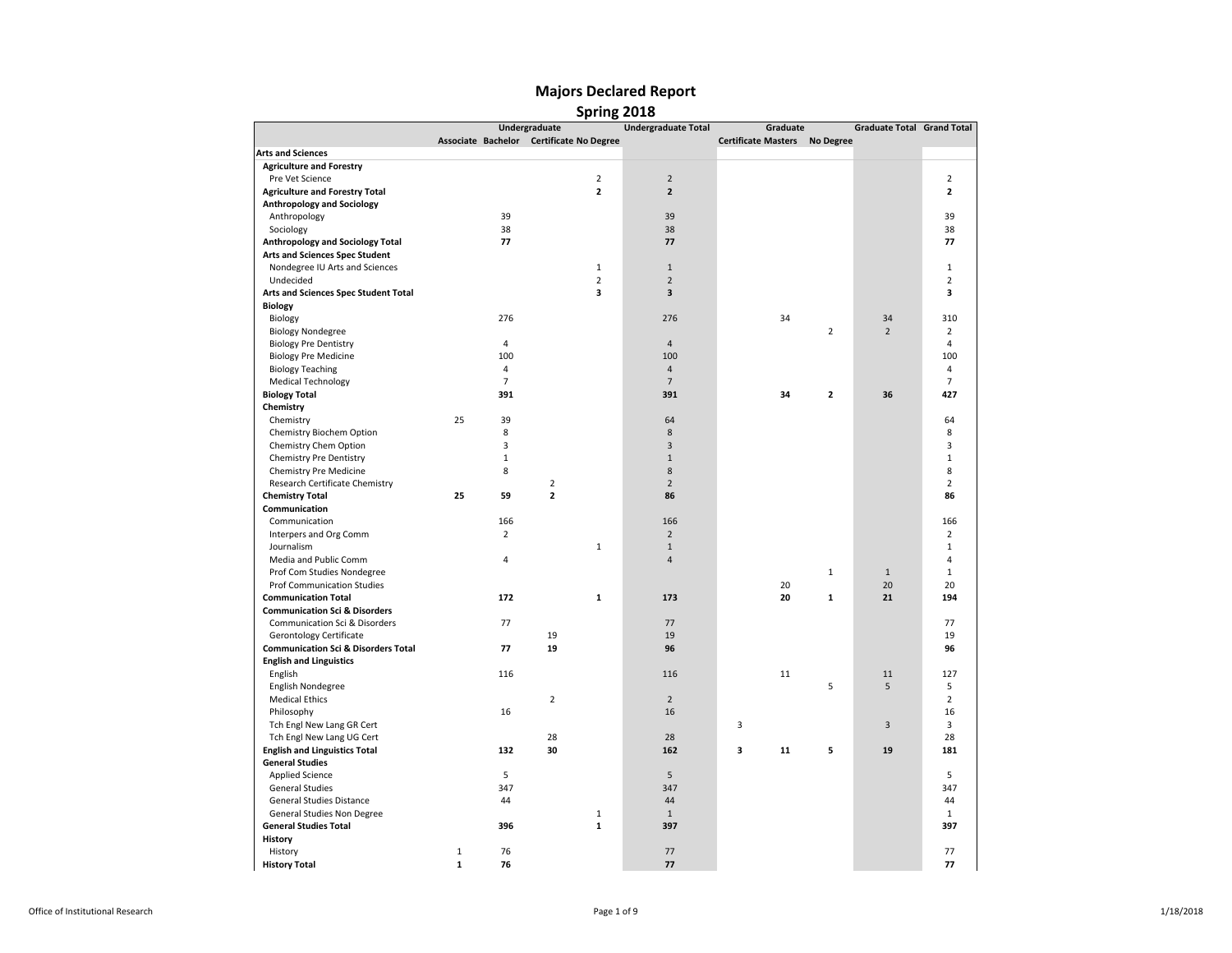|                                        |              |                |                         | <b>SPITIIR COTO</b>                      |                            |                                      |   |                                   |                |
|----------------------------------------|--------------|----------------|-------------------------|------------------------------------------|----------------------------|--------------------------------------|---|-----------------------------------|----------------|
|                                        |              |                | Undergraduate           |                                          | <b>Undergraduate Total</b> | Graduate                             |   | <b>Graduate Total Grand Total</b> |                |
|                                        |              |                |                         | Associate Bachelor Certificate No Degree |                            | <b>Certificate Masters No Degree</b> |   |                                   |                |
| <b>Interdisciplinary Studies</b>       |              |                |                         |                                          |                            |                                      |   |                                   |                |
| Gerontology Certificate                |              |                | $\overline{2}$          |                                          | $\overline{2}$             |                                      |   |                                   | $\overline{2}$ |
| Intl Studies Certificate               |              |                | 16                      |                                          | 16                         |                                      |   |                                   | 16             |
| Lesbian Gay Bisexual Xgender           |              |                | $\mathbf{1}$            |                                          | $\,1\,$                    |                                      |   |                                   | $\mathbf{1}$   |
| Liberal Studies IU                     |              |                |                         |                                          |                            | $\mathbf 1$                          |   | $\mathbf{1}$                      | $\mathbf{1}$   |
| Peace Conflct Stud Certificate         |              |                | $\overline{7}$          |                                          | $\overline{7}$             |                                      |   |                                   | $\overline{7}$ |
| <b>Interdisciplinary Studies Total</b> |              |                | 26                      |                                          | 26                         | $\mathbf{1}$                         |   | $\mathbf{1}$                      | 27             |
| Intl Language and Cul Studies          |              |                |                         |                                          |                            |                                      |   |                                   |                |
| French                                 |              | 8              |                         |                                          | 8                          |                                      |   |                                   | 8              |
| German                                 |              | 5              |                         |                                          | 5                          |                                      |   |                                   | 5              |
| Spanish                                | $\mathbf{1}$ | 25             |                         |                                          | 26                         |                                      |   |                                   | 26             |
| Spanish Teaching                       |              | $\overline{2}$ |                         |                                          | $\overline{2}$             |                                      |   |                                   | $\overline{2}$ |
| Intl Language and Cul Studies Total    | 1            | 40             |                         |                                          | 41                         |                                      |   |                                   | 41             |
| <b>Mathematical Sciences</b>           |              |                |                         |                                          |                            |                                      |   |                                   |                |
| <b>Actuarial Science</b>               |              | 12             |                         |                                          | 12                         |                                      |   |                                   | 12             |
| Applied Math Ops Research              |              |                |                         |                                          |                            | $\mathbf 1$                          |   | $\mathbf 1$                       | $\mathbf{1}$   |
| Math Actuarial Science                 |              | 20             |                         |                                          | 20                         |                                      |   |                                   | 20             |
| Math Computing                         |              | $\mathbf{1}$   |                         |                                          | $\mathbf{1}$               |                                      |   |                                   | $\mathbf{1}$   |
| Math App Stat Grad Certificate         |              |                |                         |                                          |                            | $\mathbf{1}$                         |   | $\mathbf{1}$                      | $\mathbf{1}$   |
| <b>Math Statistics</b>                 |              | $\mathbf{1}$   |                         |                                          | $\mathbf{1}$               |                                      |   |                                   | $\mathbf{1}$   |
| Mathematics                            |              | 25             |                         |                                          | 25                         | 8                                    |   | 8                                 | 33             |
| <b>Mathematics Teaching</b>            |              | 15             |                         |                                          | 15                         |                                      |   |                                   | 15             |
| <b>Mathematical Sciences Total</b>     |              | 74             |                         |                                          | 74                         | 9<br>1                               |   | 10                                | 84             |
| <b>Modern Foreign Languages</b>        |              |                |                         |                                          |                            |                                      |   |                                   |                |
| French                                 |              | $\mathbf{1}$   |                         |                                          | $\mathbf{1}$               |                                      |   |                                   | $\mathbf{1}$   |
| German                                 |              | $\overline{2}$ |                         |                                          | $\overline{2}$             |                                      |   |                                   | $\overline{2}$ |
| Spanish                                |              | 3              |                         |                                          | 3                          |                                      |   |                                   | 3              |
| <b>Modern Foreign Languages Total</b>  |              | 6              |                         |                                          | 6                          |                                      |   |                                   | 6              |
| <b>Physics</b>                         |              |                |                         |                                          |                            |                                      |   |                                   |                |
| <b>Environmental Geology</b>           |              | $\mathbf{1}$   |                         |                                          | $\mathbf{1}$               |                                      |   |                                   | $\mathbf{1}$   |
| Geology                                |              | 10             |                         |                                          | 10                         |                                      |   |                                   | 10             |
| Physics                                |              | 48             |                         |                                          | 48                         |                                      |   |                                   | 48             |
| <b>Physics Teaching</b>                |              | $\overline{2}$ |                         |                                          | $\mathbf 2$                |                                      |   |                                   | $\overline{2}$ |
| Research Certificate Physics           |              |                | $\overline{2}$          |                                          | $\overline{2}$             |                                      |   |                                   | $\overline{2}$ |
| <b>Physics Total</b>                   |              | 61             | $\mathbf{2}$            |                                          | 63                         |                                      |   |                                   | 63             |
| <b>Political Science</b>               |              |                |                         |                                          |                            |                                      |   |                                   |                |
| Civic Ed & Pub Adv Certificate         |              |                | $\mathbf{1}$            |                                          | $1\,$                      |                                      |   |                                   | $\mathbf{1}$   |
| Economics                              |              | 9              |                         |                                          | 9                          |                                      |   |                                   | 9              |
| <b>Political Science</b>               |              | 64             |                         |                                          | 64                         |                                      |   |                                   | 64             |
| <b>Women's Studies</b>                 |              | 19             |                         |                                          | 19                         |                                      |   |                                   | 19             |
| Women's Studies Certificate IU         |              |                | 3                       |                                          | 3                          |                                      |   |                                   | 3              |
| <b>Political Science Total</b>         |              | 92             | $\overline{\mathbf{4}}$ |                                          | 96                         |                                      |   |                                   | 96             |
| Psychology                             |              |                |                         |                                          |                            |                                      |   |                                   |                |
| Psychology                             |              | 284            |                         |                                          | 284                        |                                      |   |                                   | 284            |
| <b>Psychology Total</b>                |              | 284            |                         |                                          | 284                        |                                      |   |                                   | 284            |
| <b>Science and Other PU Transfer</b>   |              |                |                         |                                          |                            |                                      |   |                                   |                |
| Pre Pharmacy                           |              |                |                         | 10                                       | 10                         |                                      |   |                                   | 10             |
| Science and Other PU Transfer Total    |              |                |                         | 10                                       | 10                         |                                      |   |                                   | 10             |
| <b>Arts and Sciences Total</b>         | 27           | 1937           | 83                      | 17                                       | 2064                       | 4<br>75                              | 8 | 87                                | 2151           |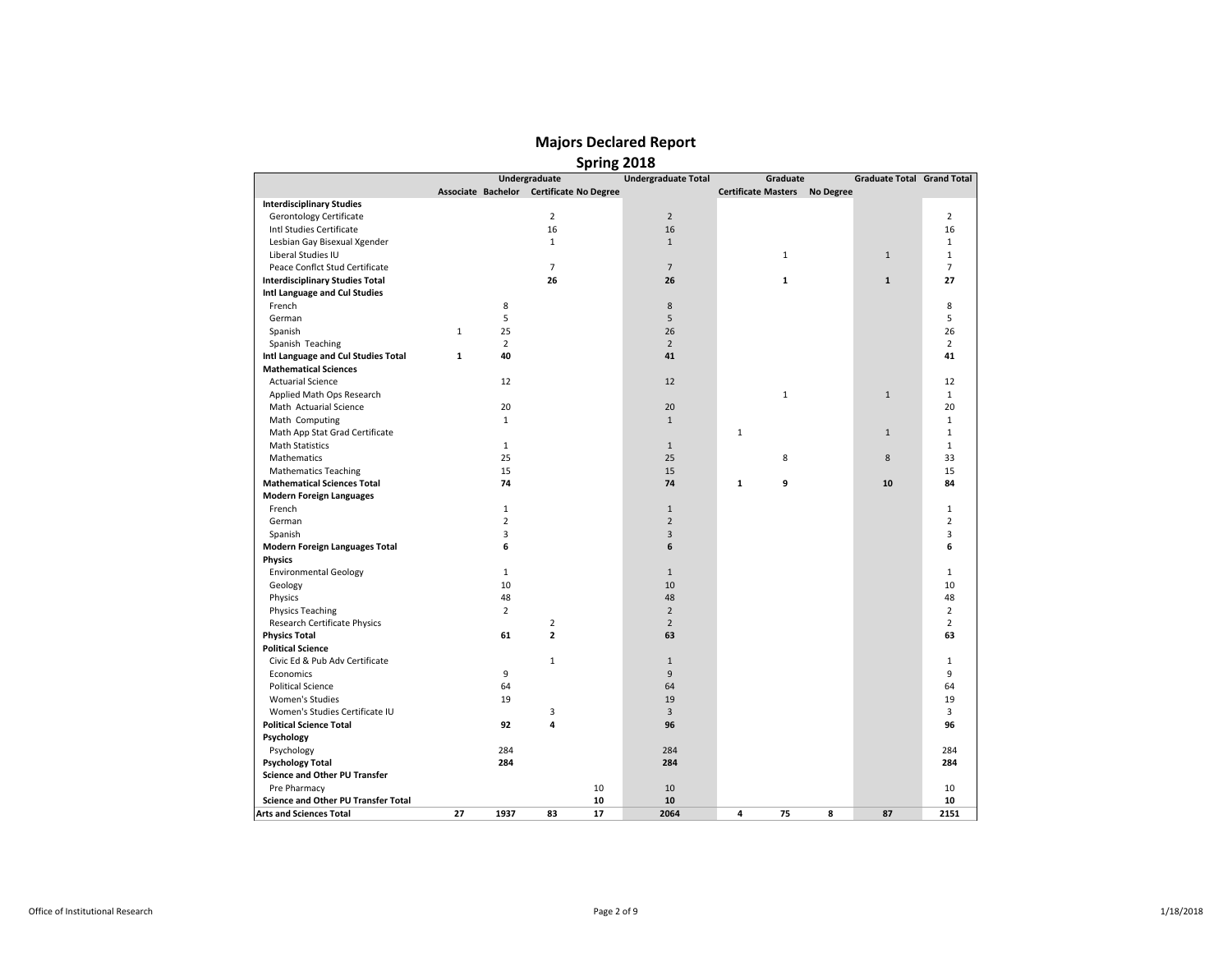|                                       |     | Undergraduate                            |     | <b>Undergraduate Total</b> | Graduate                   |           | <b>Graduate Total Grand Total</b> |     |
|---------------------------------------|-----|------------------------------------------|-----|----------------------------|----------------------------|-----------|-----------------------------------|-----|
|                                       |     | Associate Bachelor Certificate No Degree |     |                            | <b>Certificate Masters</b> | No Degree |                                   |     |
| <b>Business</b>                       |     |                                          |     |                            |                            |           |                                   |     |
| <b>Accounting and Finance</b>         |     |                                          |     |                            |                            |           |                                   |     |
| Accounting                            | 94  |                                          | 77  | 171                        |                            |           |                                   | 171 |
| <b>Accounting Certificate</b>         |     | 21                                       |     | 21                         |                            |           |                                   | 21  |
| <b>Bank Management Certificate</b>    |     | 23                                       |     | 23                         |                            |           |                                   | 23  |
| Finance                               | 65  |                                          | 64  | 129                        |                            |           |                                   | 129 |
| <b>Accounting and Finance Total</b>   | 159 | 44                                       | 141 | 344                        |                            |           |                                   | 344 |
| <b>Business Administration</b>        |     |                                          |     |                            |                            |           |                                   |     |
| <b>Business General Bach</b>          |     |                                          | 67  | 67                         |                            |           |                                   | 67  |
| <b>General Administration</b>         |     |                                          |     |                            | 39                         |           | 39                                | 39  |
| General Admin-Professional MBA        |     |                                          |     |                            | 20                         |           | 20                                | 20  |
| <b>Business Administration Total</b>  |     |                                          | 67  | 67                         | 59                         |           | 59                                | 126 |
| <b>Economics</b>                      |     |                                          |     |                            |                            |           |                                   |     |
| <b>Bus Econ Public Policy</b>         | 21  |                                          | 14  | 35                         |                            |           |                                   | 35  |
| <b>Economics Total</b>                | 21  |                                          | 14  | 35                         |                            |           |                                   | 35  |
| <b>Management and Marketing</b>       |     |                                          |     |                            |                            |           |                                   |     |
| Management                            | 117 |                                          | 173 | 290                        |                            |           |                                   | 290 |
| Marketing                             | 87  |                                          | 101 | 188                        |                            |           |                                   | 188 |
| Professional Sales Certificate        |     | 1                                        |     | $\mathbf{1}$               |                            |           |                                   | 1   |
| <b>Small Business Mgmt Certif</b>     |     | 12                                       |     | 12                         |                            |           |                                   | 12  |
| <b>Management and Marketing Total</b> | 204 | 13                                       | 274 | 491                        |                            |           |                                   | 491 |
| <b>Business Total</b>                 | 384 | 57                                       | 496 | 937                        | 59                         |           | 59                                | 996 |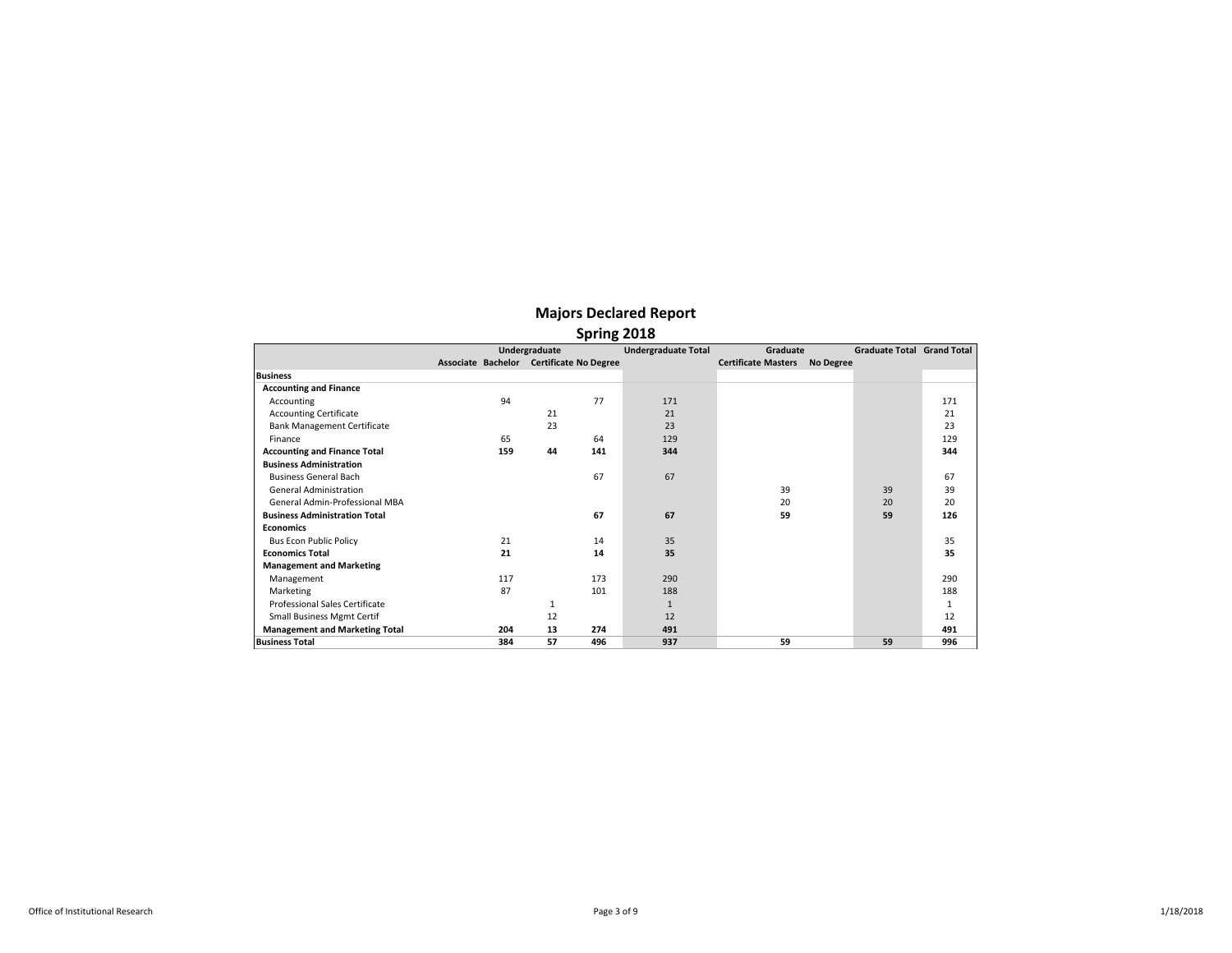|                                          |                | <b>Spring ZOTO</b>                       |                            |                                      |              |                                   |                |
|------------------------------------------|----------------|------------------------------------------|----------------------------|--------------------------------------|--------------|-----------------------------------|----------------|
|                                          |                | Undergraduate                            | <b>Undergraduate Total</b> | Graduate                             |              | <b>Graduate Total Grand Total</b> |                |
|                                          |                | Associate Bachelor Certificate No Degree |                            | <b>Certificate Masters No Degree</b> |              |                                   |                |
| <b>Education and Public Policy</b>       |                |                                          |                            |                                      |              |                                   |                |
| <b>Education General</b>                 |                |                                          |                            |                                      |              |                                   |                |
| Early Childhood Education                |                | 3                                        | 3                          |                                      |              |                                   | 3              |
| <b>Elementary Education</b>              |                | $\overline{4}$                           | $\overline{4}$             |                                      |              |                                   | 4              |
| Secondary Education                      |                | 14                                       | 14                         |                                      |              |                                   | 14             |
| <b>Education General Total</b>           |                | 21                                       | 21                         |                                      |              |                                   | 21             |
| <b>Educational Studies</b>               |                |                                          |                            |                                      |              |                                   |                |
| Early Childhood Education                | 40             |                                          | 40                         |                                      |              |                                   | 40             |
| Earth Space Science Education            | 5              |                                          | 5                          |                                      |              |                                   | 5              |
| Elem Ed Education Policy                 | 15             |                                          | 15                         |                                      |              |                                   | 15             |
| <b>Elementary Education</b>              | 374            |                                          | 374                        |                                      |              |                                   | 374            |
| <b>English Education</b>                 | 36             |                                          | 36                         |                                      |              |                                   | 36             |
| Middle School Education                  | 43             |                                          | 43                         |                                      |              |                                   | 43             |
| Sec Ed Education Policy                  | 4              |                                          | $\overline{4}$             |                                      |              |                                   | 4              |
| Secondary Education                      | 6              |                                          | 6                          |                                      |              |                                   | 6              |
| Social Studies Education                 | 60             |                                          | 60                         |                                      |              |                                   | 60             |
| Spanish Education                        | $\overline{2}$ |                                          | $\overline{2}$             |                                      |              |                                   | $\overline{2}$ |
| <b>Educational Studies Total</b>         | 585            |                                          | 585                        |                                      |              |                                   | 585            |
| <b>Professional Studies</b>              |                |                                          |                            |                                      |              |                                   |                |
| Counseling                               |                |                                          |                            | 68                                   |              | 68                                | 68             |
| <b>Educational Leadership</b>            |                |                                          |                            | 27                                   |              | 27                                | 27             |
| Pre-Educational Leadership               |                |                                          |                            |                                      | 1            | $\mathbf{1}$                      | $\mathbf{1}$   |
| <b>Special Education</b>                 |                |                                          |                            | 11                                   |              | 11                                | 11             |
| <b>Special Education Certificate</b>     |                |                                          |                            | 6                                    |              | 6                                 | 6              |
| <b>Special Education Nondegree</b>       |                |                                          |                            |                                      | 2            | $\overline{2}$                    | $\overline{2}$ |
| <b>Professional Studies Total</b>        |                |                                          |                            | 6<br>106                             | 3            | 115                               | 115            |
| <b>Public Policy</b>                     |                |                                          |                            |                                      |              |                                   |                |
| <b>Criminal Justice</b>                  | 121            |                                          | 121                        |                                      |              |                                   | 121            |
| <b>Environmental Policy</b>              | 5              |                                          | 5                          |                                      |              |                                   | 5              |
| <b>Health Services Admin</b>             | 42             |                                          | 42                         |                                      |              |                                   | 42             |
| Legal Studies                            | 10             |                                          | 10                         |                                      |              |                                   | 10             |
| Pre Public Affairs Bachelor              |                | 8                                        | 8                          |                                      |              |                                   | 8              |
| <b>Public Management</b>                 | 3              |                                          | 3                          | 23                                   |              | 23                                | 26             |
| <b>Public Management Nondegree</b>       |                |                                          |                            |                                      | 1            | $\mathbf{1}$                      | $\mathbf{1}$   |
| <b>Public Policy Total</b>               | 181            | 8                                        | 189                        | 23                                   | $\mathbf{1}$ | 24                                | 213            |
| <b>Education and Public Policy Total</b> | 766            | 29                                       | 795                        | 6<br>129                             | 4            | 139                               | 934            |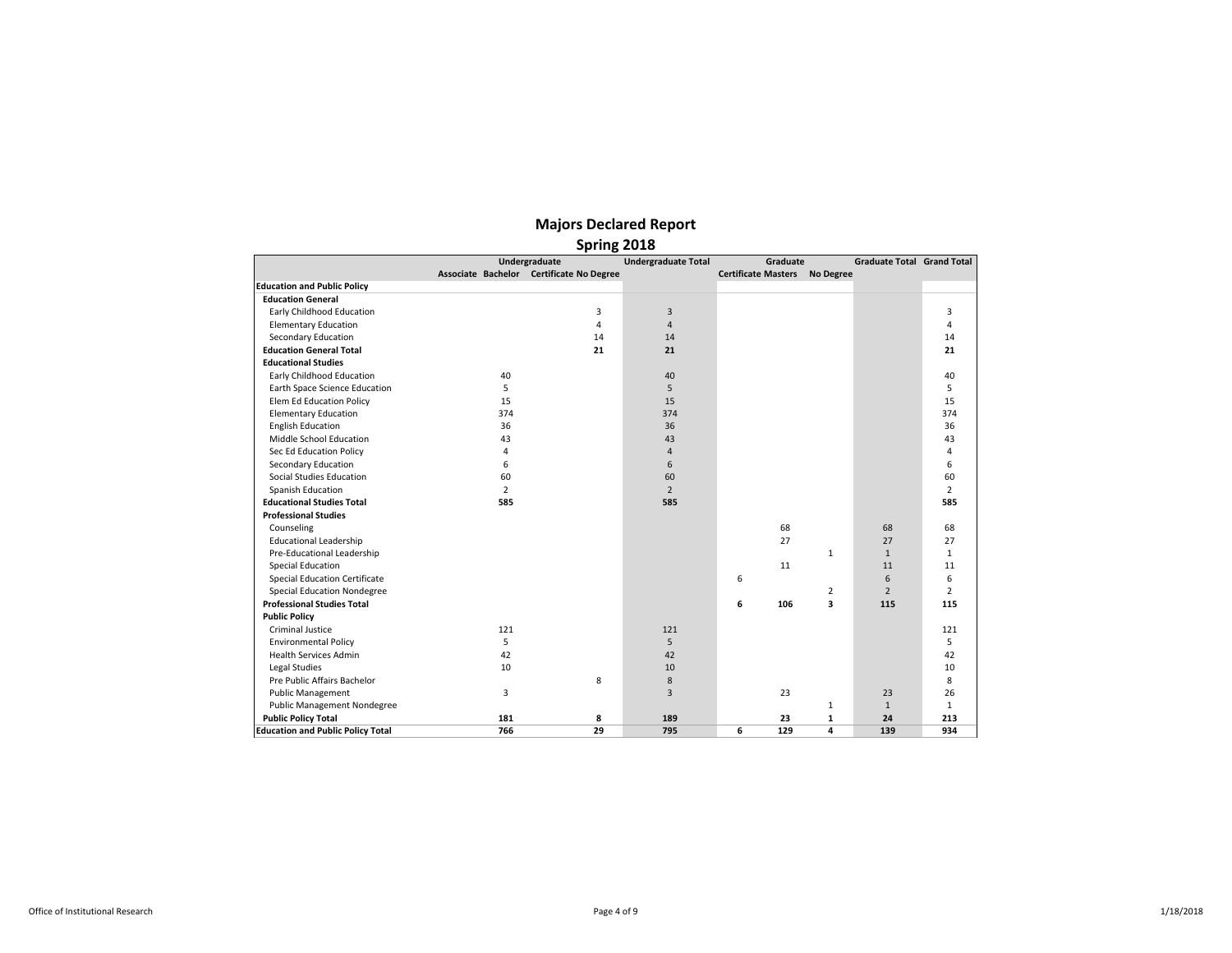|                                            |     |      |                                          |     | <b>Spring COTO</b>         |                                      |                |                                   |                |  |  |  |  |  |  |
|--------------------------------------------|-----|------|------------------------------------------|-----|----------------------------|--------------------------------------|----------------|-----------------------------------|----------------|--|--|--|--|--|--|
|                                            |     |      | Undergraduate                            |     | <b>Undergraduate Total</b> | Graduate                             |                | <b>Graduate Total Grand Total</b> |                |  |  |  |  |  |  |
|                                            |     |      | Associate Bachelor Certificate No Degree |     |                            | <b>Certificate Masters No Degree</b> |                |                                   |                |  |  |  |  |  |  |
| <b>Engineering Tech and Comp Sci</b>       |     |      |                                          |     |                            |                                      |                |                                   |                |  |  |  |  |  |  |
| Civil/Mechanical Engineering               |     |      |                                          |     |                            |                                      |                |                                   |                |  |  |  |  |  |  |
| Civil Engineering                          |     | 42   |                                          | 25  | 67                         |                                      |                |                                   | 67             |  |  |  |  |  |  |
| Engineering                                |     |      |                                          |     |                            | 12                                   |                | 12                                | 12             |  |  |  |  |  |  |
| Freshman Engineering                       |     |      |                                          | 4   | $\overline{4}$             |                                      |                |                                   | 4              |  |  |  |  |  |  |
| <b>Mechanical Engineering</b>              |     | 93   |                                          | 90  | 183                        |                                      |                |                                   | 183            |  |  |  |  |  |  |
| Civil/Mechanical Engineering Total         |     | 135  |                                          | 119 | 254                        | 12                                   |                | 12                                | 266            |  |  |  |  |  |  |
| <b>Computer Science</b>                    |     |      |                                          |     |                            |                                      |                |                                   |                |  |  |  |  |  |  |
| <b>Computer Science</b>                    |     | 250  |                                          |     | 250                        | 21                                   | $\mathbf{1}$   | 22                                | 272            |  |  |  |  |  |  |
| Info Systems Application Cert              |     |      | $\mathbf{1}$                             |     | $\mathbf{1}$               |                                      |                |                                   | $\mathbf{1}$   |  |  |  |  |  |  |
| <b>Information Systems</b>                 | 17  | 44   |                                          |     | 61                         |                                      |                |                                   | 61             |  |  |  |  |  |  |
| <b>Computer Science Total</b>              | 17  | 294  | 1                                        |     | 312                        | 21                                   | $\mathbf{1}$   | 22                                | 334            |  |  |  |  |  |  |
| <b>Electrical/Computer Engr</b>            |     |      |                                          |     |                            |                                      |                |                                   |                |  |  |  |  |  |  |
| <b>Computer Engineering</b>                |     | 25   |                                          | 32  | 57                         |                                      |                |                                   | 57             |  |  |  |  |  |  |
| <b>Electrical Engineering</b>              |     | 42   |                                          | 47  | 89                         |                                      |                |                                   | 89             |  |  |  |  |  |  |
| Engineering                                |     |      |                                          |     |                            | 25                                   |                | 25                                | 25             |  |  |  |  |  |  |
| <b>Engineering Non Degree</b>              |     |      |                                          |     |                            |                                      | 2              | $\overline{2}$                    | $\overline{2}$ |  |  |  |  |  |  |
| Freshman Engineering                       |     |      |                                          | 5   | 5                          |                                      |                |                                   | 5              |  |  |  |  |  |  |
| <b>Electrical/Computer Engr Total</b>      |     | 67   |                                          | 84  | 151                        | 25                                   | $\overline{2}$ | 27                                | 178            |  |  |  |  |  |  |
| Org Leadership and Supervision             |     |      |                                          |     |                            |                                      |                |                                   |                |  |  |  |  |  |  |
| Org Leadership Grad Cert                   |     |      |                                          |     |                            | 3                                    |                | 3                                 | 3              |  |  |  |  |  |  |
| Org Leadership Spvn Non Degree             |     |      |                                          |     |                            |                                      | $\overline{2}$ | $\overline{2}$                    | $\overline{2}$ |  |  |  |  |  |  |
| Org Leadership Supervision                 | 27  | 226  |                                          |     | 253                        | 43                                   |                | 43                                | 296            |  |  |  |  |  |  |
| Supervisory Ldrsp Certificate              |     |      | $\mathbf{1}$                             |     | $\mathbf{1}$               |                                      |                |                                   | $\mathbf{1}$   |  |  |  |  |  |  |
| Org Leadership and Supervision Total       | 27  | 226  | $\mathbf{1}$                             |     | 254                        | 3<br>43                              | $\overline{2}$ | 48                                | 302            |  |  |  |  |  |  |
| <b>School of Polytechnic</b>               |     |      |                                          |     |                            |                                      |                |                                   |                |  |  |  |  |  |  |
| Architectural Engr Tech                    | 4   |      |                                          |     | 4                          |                                      |                |                                   | 4              |  |  |  |  |  |  |
| Civil Engineering Tech                     | 3   |      |                                          |     | 3                          |                                      |                |                                   | 3              |  |  |  |  |  |  |
| Comptr Cntrld Sys Certificate              |     |      | $\mathbf{1}$                             |     | $\mathbf{1}$               |                                      |                |                                   | $\mathbf{1}$   |  |  |  |  |  |  |
| <b>Computer Engineering Tech</b>           |     | 35   |                                          |     | 35                         |                                      |                |                                   | 35             |  |  |  |  |  |  |
| <b>Construction Engineering Tech</b>       |     | 88   |                                          |     | 88                         |                                      |                |                                   | 88             |  |  |  |  |  |  |
| <b>Electrical Engineering Tech</b>         | 40  | 60   |                                          |     | 100                        |                                      |                |                                   | 100            |  |  |  |  |  |  |
| Industrial Engineering Tech                | 12  | 20   |                                          |     | 32                         |                                      |                |                                   | 32             |  |  |  |  |  |  |
| <b>Information Technology</b>              |     | 78   |                                          |     | 78                         |                                      |                |                                   | 78             |  |  |  |  |  |  |
| Mechanical Engineering Tech                | 62  | 132  |                                          |     | 194                        |                                      |                |                                   | 194            |  |  |  |  |  |  |
| <b>Quality Certificate</b>                 |     |      | $\mathbf{1}$                             |     | $\mathbf{1}$               |                                      |                |                                   | $\mathbf{1}$   |  |  |  |  |  |  |
| Technology                                 |     |      |                                          |     |                            | 6                                    |                | 6                                 | 6              |  |  |  |  |  |  |
| <b>School of Polytechnic Total</b>         | 121 | 413  | $\mathbf{2}$                             |     | 536                        | 6                                    |                | 6                                 | 542            |  |  |  |  |  |  |
| <b>Engineering Tech and Comp Sci Total</b> | 165 | 1135 | 4                                        | 203 | 1507                       | 3<br>107                             | 5              | 115                               | 1622           |  |  |  |  |  |  |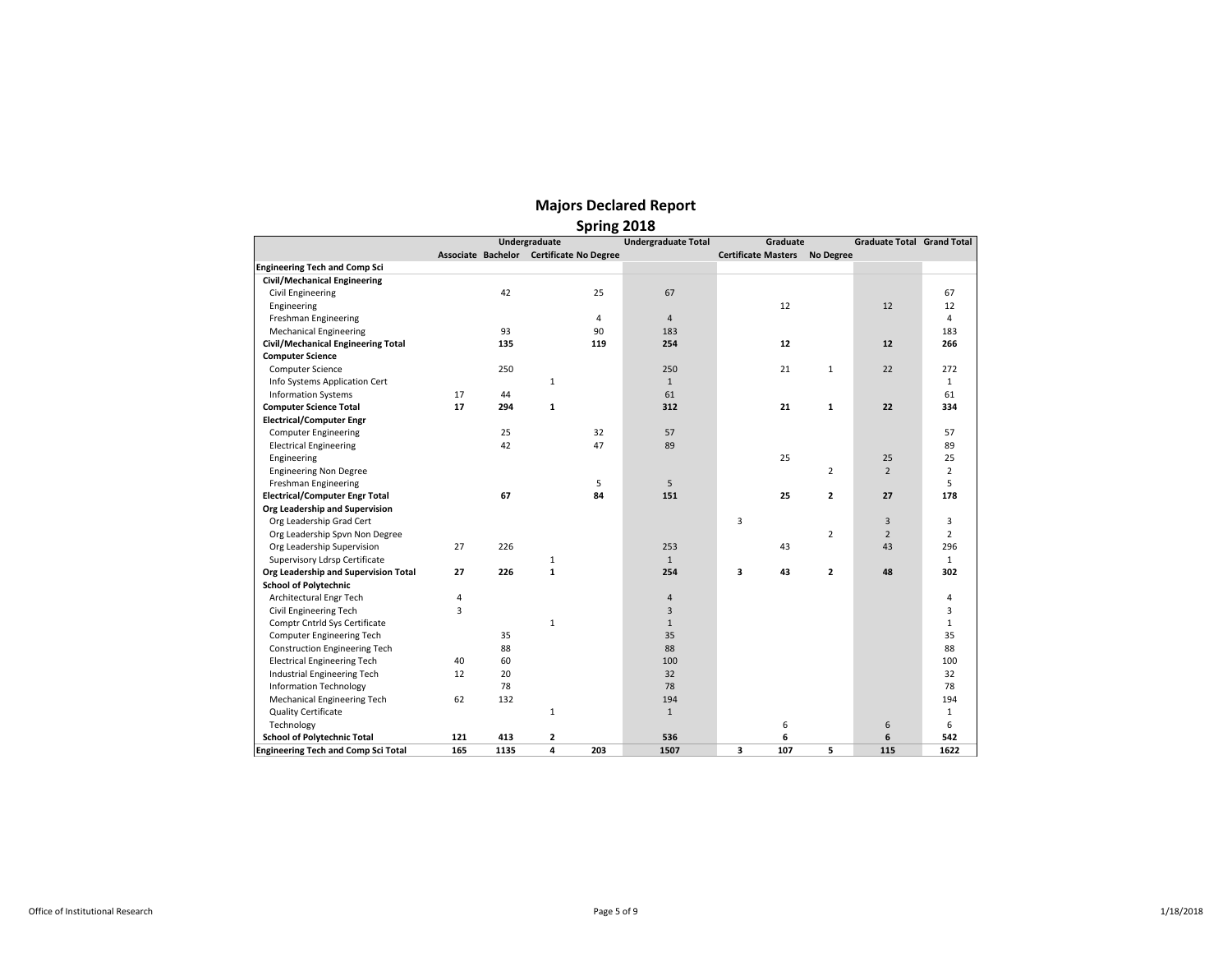|                                           |    |     | Undergraduate |                                          | <b>Undergraduate Total</b> | Graduate                   |                  | <b>Graduate Total Grand Total</b> |              |
|-------------------------------------------|----|-----|---------------|------------------------------------------|----------------------------|----------------------------|------------------|-----------------------------------|--------------|
|                                           |    |     |               | Associate Bachelor Certificate No Degree |                            | <b>Certificate Masters</b> | <b>No Degree</b> |                                   |              |
| <b>Health and Human Services</b>          |    |     |               |                                          |                            |                            |                  |                                   |              |
| <b>Dental Education</b>                   |    |     |               |                                          |                            |                            |                  |                                   |              |
| <b>Dental Assisting Certificate</b>       |    |     | 14            | 8                                        | 22                         |                            |                  |                                   | 22           |
| Dental Hygiene                            |    | 82  |               | 47                                       | 129                        |                            |                  |                                   | 129          |
| Dental Lab Technology                     | 16 |     |               |                                          | 16                         |                            |                  |                                   | 16           |
| <b>Dental Technology</b>                  |    | 19  |               | 10                                       | 29                         |                            |                  |                                   | 29           |
| <b>Dental Education Total</b>             | 16 | 101 | 14            | 65                                       | 196                        |                            |                  |                                   | 196          |
| <b>Health Sciences</b>                    |    |     |               |                                          |                            |                            |                  |                                   |              |
| Undecided                                 |    |     |               | $\overline{2}$                           | $\overline{2}$             |                            |                  |                                   | 2            |
| <b>Health Sciences Total</b>              |    |     |               | $\overline{2}$                           | $\overline{2}$             |                            |                  |                                   | $\mathbf{2}$ |
| <b>Hospitality and Tourism Mgmt</b>       |    |     |               |                                          |                            |                            |                  |                                   |              |
| <b>Hospitality Management</b>             |    | 67  |               |                                          | 67                         |                            |                  |                                   | 67           |
| <b>Hospitality and Tourism Mgmt Total</b> |    | 67  |               |                                          | 67                         |                            |                  |                                   | 67           |
| <b>Human Services</b>                     |    |     |               |                                          |                            |                            |                  |                                   |              |
| <b>Human Services</b>                     |    | 131 |               | 91                                       | 222                        |                            |                  |                                   | 222          |
| <b>Human Services Total</b>               |    | 131 |               | 91                                       | 222                        |                            |                  |                                   | 222          |
| Med Imaging and Radiologic Sci            |    |     |               |                                          |                            |                            |                  |                                   |              |
| <b>Medical Imaging</b>                    |    | 47  |               | 67                                       | 114                        |                            |                  |                                   | 114          |
| Med Imaging and Radiologic Sci Total      |    | 47  |               | 67                                       | 114                        |                            |                  |                                   | 114          |
| <b>Nursing</b>                            |    |     |               |                                          |                            |                            |                  |                                   |              |
| Nursing                                   |    | 373 |               | 238                                      | 611                        | 39                         |                  | 39                                | 650          |
| <b>Nursing Total</b>                      |    | 373 |               | 238                                      | 611                        | 39                         |                  | 39                                | 650          |
| <b>Health and Human Services Total</b>    | 16 | 719 | 14            | 463                                      | 1212                       | 39                         |                  | 39                                | 1251         |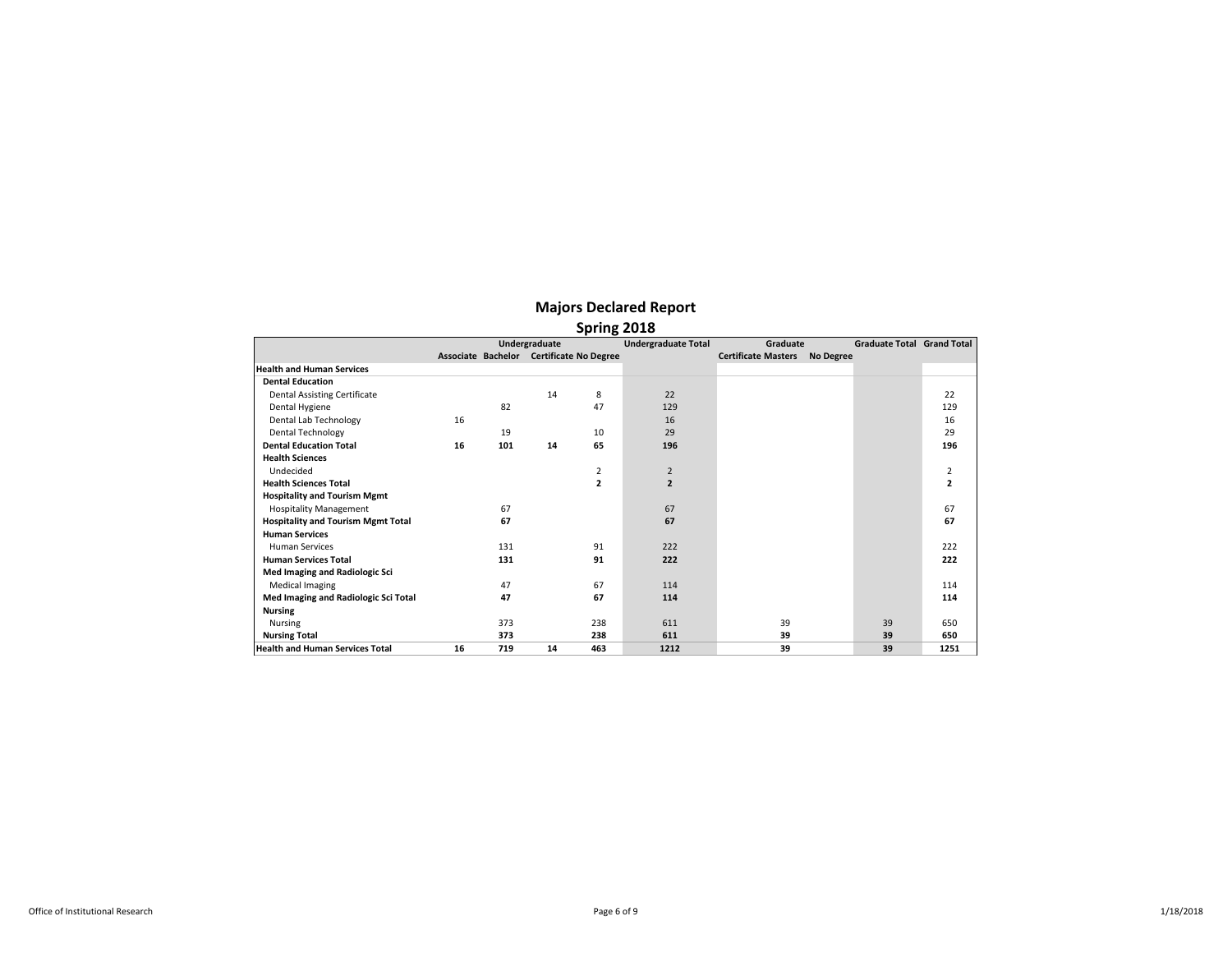|                            |  | Undergraduate                            | <b>Undergraduate Total</b> | Graduate                             | <b>Graduate Total Grand Total</b> |  |
|----------------------------|--|------------------------------------------|----------------------------|--------------------------------------|-----------------------------------|--|
|                            |  | Associate Bachelor Certificate No Degree |                            | <b>Certificate Masters No Degree</b> |                                   |  |
| <b>Labor Studies</b>       |  |                                          |                            |                                      |                                   |  |
| <b>Labor Studies</b>       |  |                                          |                            |                                      |                                   |  |
| Labor Studies              |  |                                          |                            |                                      |                                   |  |
| <b>Labor Studies Total</b> |  |                                          |                            |                                      |                                   |  |
| <b>Labor Studies Total</b> |  |                                          |                            |                                      |                                   |  |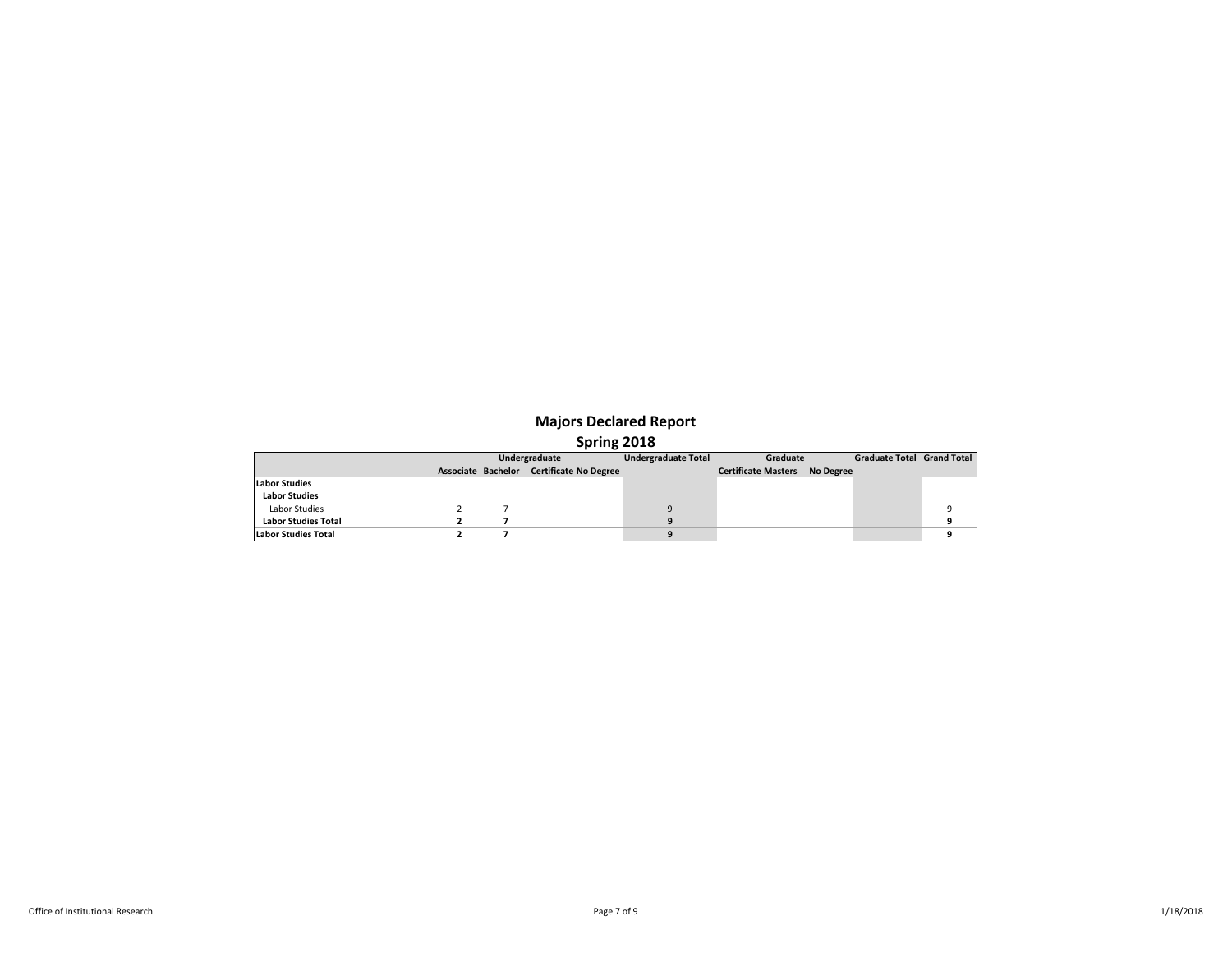|                                                | Undergraduate                            | <b>Undergraduate Total</b> | Graduate                   |                  | <b>Graduate Total Grand Total</b> |      |
|------------------------------------------------|------------------------------------------|----------------------------|----------------------------|------------------|-----------------------------------|------|
|                                                | Associate Bachelor Certificate No Degree |                            | <b>Certificate Masters</b> | <b>No Degree</b> |                                   |      |
| <b>Unit of Affiliated Programs</b>             |                                          |                            |                            |                  |                                   |      |
| <b>Collegiate Connection</b>                   |                                          |                            |                            |                  |                                   |      |
| High School Student Non Degree                 | 2762                                     | 2762                       |                            |                  |                                   | 2762 |
| <b>Collegiate Connection Total</b>             | 2762                                     | 2762                       |                            |                  |                                   | 2762 |
| <b>Mastodon Advising Center</b>                |                                          |                            |                            |                  |                                   |      |
| Conditional/Exploring                          | 2                                        | 2                          |                            |                  |                                   | 2    |
| <b>Education Pathway</b>                       |                                          | $\mathbf{1}$               |                            |                  |                                   | 1    |
| Non Degree No Option                           | 10                                       | 10                         |                            |                  |                                   | 10   |
| Undecided                                      | 10                                       | 10                         |                            |                  |                                   | 10   |
| <b>Mastodon Advising Center Total</b>          | 23                                       | 23                         |                            |                  |                                   | 23   |
| <b>Student Success &amp; Transitions</b>       |                                          |                            |                            |                  |                                   |      |
| Allied Health Sciences Pathway                 | 62                                       | 62                         |                            |                  |                                   | 62   |
| Business and Leadership Pathwy                 | 84                                       | 84                         |                            |                  |                                   | 84   |
| <b>Education Pathway</b>                       | 26                                       | 26                         |                            |                  |                                   | 26   |
| Engineering and Sci Pathway                    | 83                                       | 83                         |                            |                  |                                   | 83   |
| Non Degree No Option                           | 55                                       | 55                         |                            |                  |                                   | 55   |
| Polytechnic Pathway                            | 16                                       | 16                         |                            |                  |                                   | 16   |
| Soc Sci and Humanities Pathway                 | 94                                       | 94                         |                            |                  |                                   | 94   |
| Undecided                                      | 3                                        | 3                          |                            |                  |                                   | 3    |
| <b>Visiting Regional Campus Trans</b>          | 15                                       | 15                         |                            |                  |                                   | 15   |
| Visual and Perform Arts Pathwy                 | 28                                       | 28                         |                            |                  |                                   | 28   |
| <b>Student Success &amp; Transitions Total</b> | 466                                      | 466                        |                            |                  |                                   | 466  |
| Unit of Affiliated Programs Total              | 3251                                     | 3251                       |                            |                  |                                   | 3251 |